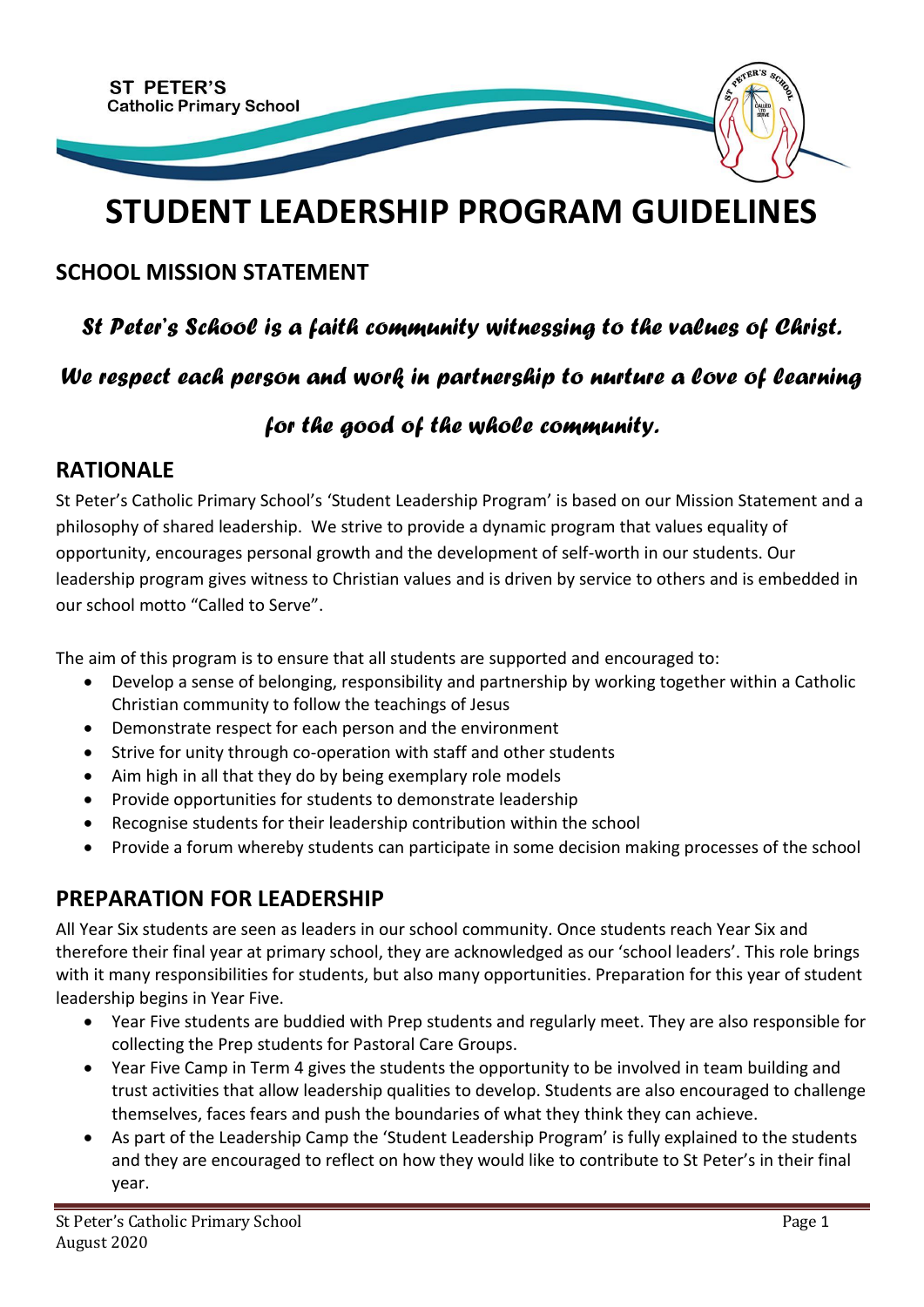- As part of this process the Student Leadership Model and selection criteria are fully explained and the expectations of Student Representatives are made clear.
- After the leadership camp the election process will begin.
- In the first term of Year Six, all students will participate in two days of Peer Support Leadership training at on off-site venue.

### **ELECTION PROCESS**

- The students in Year 4 and 5 will work in collaboration with the staff to vote for the Student Representatives for the following year. The Leadership Team has the final input on the election of the Student Representative.
- Students who are interested in a Student Representative role are encouraged to submit a brief written application.
- Year 5 teachers, in conjunction with the Leadership Team, select candidates from the written applications, who are then invited to prepare a persuasive speech for their nominated Student Representative position. Selection of candidates is based on the selection criteria.
- Speeches are delivered to Year Four Students (Year Five the following year) and Year Five Students. Following the speeches Year Four and Five students will vote for their leaders for the following year.
- Staff are then given the opportunity to provide feedback on the voting results before the Leadership Team makes the final decision based on the selection criteria.
- Student Representatives will be recognised at the commencement of the school year, at the Beginning Year Mass/Liturgy with the presentation of badges stating their position.
- All Year Six Students will then be presented with Student Leader badges based on St Peter's shared leadership philosophy model that invites all Year 6 students to be leaders in their final year of primary education.
- All Year Six Students will be presented with senior shirts during Term 1 that can be worn on an agreed day once a week.
- At the end of the preceding year the Student Leadership Representatives will hand over to the group of incoming leaders.

## **SELECTION CRITERIA**

A student leader should have the ability to:

- consistently meet the behaviour expectations of St Peter's
- live out their faith and 'Make Jesus Real' for peers and staff
- demonstrate being a good role model to other students
- clearly articulate the qualities required of a school leader
- demonstrate personal leadership qualities
- demonstrate a pride in the school
- demonstrate initiative and generate ideas

*Students who submit a written application, but do not meet some or all of the selection criteria may not be selected as a candidate to present a speech.*

*Elected Student Representatives who continually fail to meet the selection criteria may be asked to step down by the Leadership Team. In such cases the Leadership Team, in conjunction with the Year Six teachers, will invite another Year Six student to fill the position.*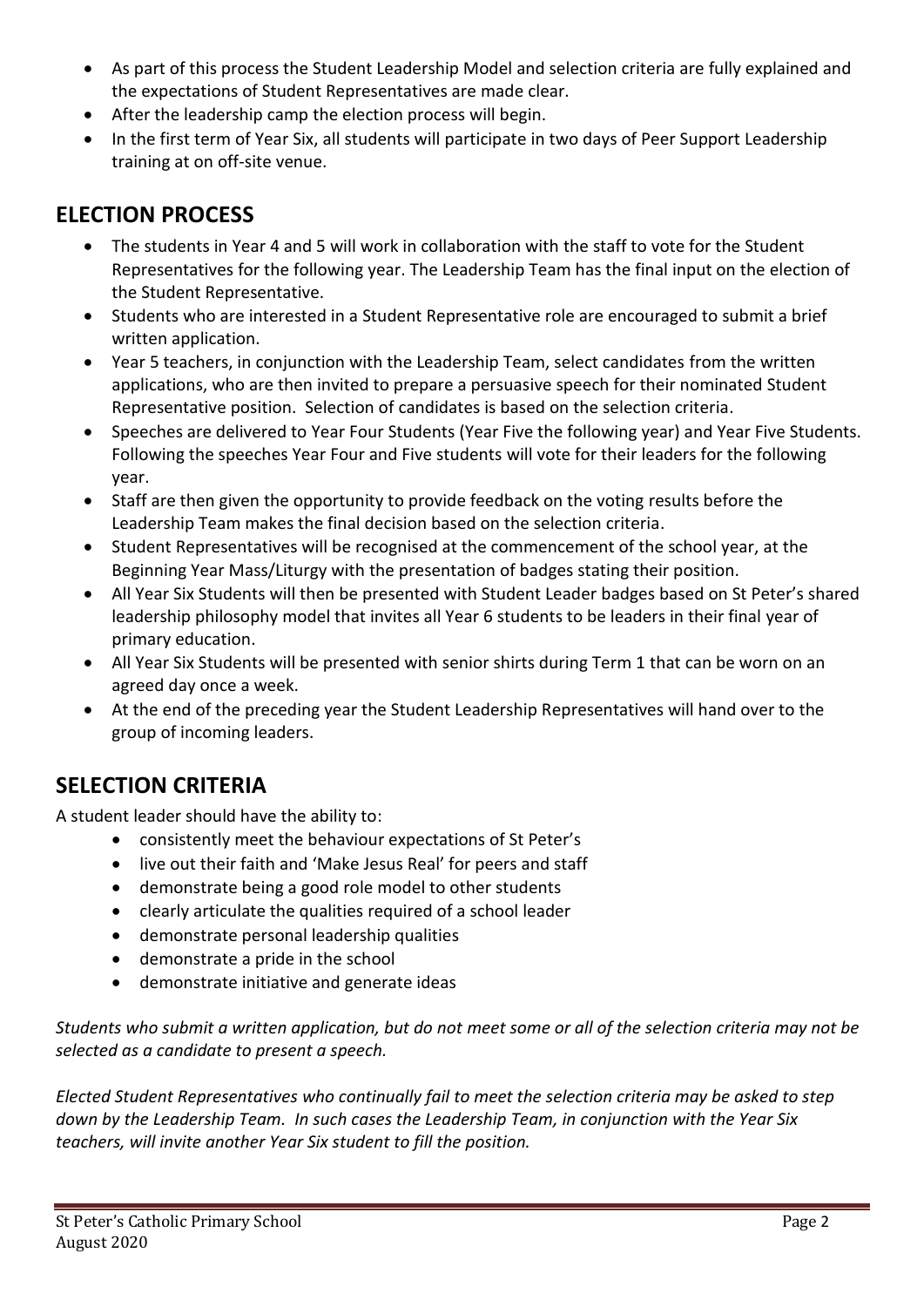#### **ST PETER'S STUDENT LEADERSHIP MODEL**

- All other Year 6 students are considered Student Leaders based on a Shared Leadership philosophy
- Model is designed to encourage a broader selection of student responsibility
- Nine elected Student Representatives

| <b>School Leadership Team</b>                                                    |                                                                                                                                                                                                                                                                                                               |                                                                |                                                                                                                                                                                                                                          |                                                     |                                                                                                                                                                                                        |                                          |                                                                                                                                                                |  |  |  |
|----------------------------------------------------------------------------------|---------------------------------------------------------------------------------------------------------------------------------------------------------------------------------------------------------------------------------------------------------------------------------------------------------------|----------------------------------------------------------------|------------------------------------------------------------------------------------------------------------------------------------------------------------------------------------------------------------------------------------------|-----------------------------------------------------|--------------------------------------------------------------------------------------------------------------------------------------------------------------------------------------------------------|------------------------------------------|----------------------------------------------------------------------------------------------------------------------------------------------------------------|--|--|--|
| Responsibilities:                                                                |                                                                                                                                                                                                                                                                                                               |                                                                |                                                                                                                                                                                                                                          |                                                     |                                                                                                                                                                                                        |                                          |                                                                                                                                                                |  |  |  |
| Oversees the selection of student representatives<br>$\bullet$                   |                                                                                                                                                                                                                                                                                                               |                                                                |                                                                                                                                                                                                                                          |                                                     |                                                                                                                                                                                                        |                                          |                                                                                                                                                                |  |  |  |
| Meet with current student representatives at least once a term<br>$\bullet$      |                                                                                                                                                                                                                                                                                                               |                                                                |                                                                                                                                                                                                                                          |                                                     |                                                                                                                                                                                                        |                                          |                                                                                                                                                                |  |  |  |
| Ensure student representatives are upholding their responsibilities<br>$\bullet$ |                                                                                                                                                                                                                                                                                                               |                                                                |                                                                                                                                                                                                                                          |                                                     |                                                                                                                                                                                                        |                                          |                                                                                                                                                                |  |  |  |
| <b>Experienced Teacher</b>                                                       |                                                                                                                                                                                                                                                                                                               | <b>Experienced Teacher</b>                                     |                                                                                                                                                                                                                                          | <b>Experienced Teacher</b>                          |                                                                                                                                                                                                        | <b>Experienced Teacher</b>               |                                                                                                                                                                |  |  |  |
| Responsibilities:                                                                |                                                                                                                                                                                                                                                                                                               | Responsibilities:                                              |                                                                                                                                                                                                                                          |                                                     | Responsibilities:                                                                                                                                                                                      |                                          | Responsibilities:                                                                                                                                              |  |  |  |
| Assist student reps with                                                         |                                                                                                                                                                                                                                                                                                               | Assist student reps with                                       |                                                                                                                                                                                                                                          |                                                     | Assist student reps with                                                                                                                                                                               |                                          | Assist student reps with                                                                                                                                       |  |  |  |
| special projects                                                                 |                                                                                                                                                                                                                                                                                                               | special projects                                               |                                                                                                                                                                                                                                          | special projects                                    |                                                                                                                                                                                                        | special projects                         |                                                                                                                                                                |  |  |  |
| MINISTRY/CULTURAL                                                                |                                                                                                                                                                                                                                                                                                               | WELCOMING/                                                     |                                                                                                                                                                                                                                          | <b>ENVIRONMENT</b>                                  |                                                                                                                                                                                                        | <b>SPORT</b>                             |                                                                                                                                                                |  |  |  |
|                                                                                  |                                                                                                                                                                                                                                                                                                               | <b>COMMUNICATION</b>                                           |                                                                                                                                                                                                                                          |                                                     |                                                                                                                                                                                                        |                                          |                                                                                                                                                                |  |  |  |
|                                                                                  |                                                                                                                                                                                                                                                                                                               |                                                                |                                                                                                                                                                                                                                          |                                                     |                                                                                                                                                                                                        |                                          |                                                                                                                                                                |  |  |  |
| <b>Two student</b>                                                               |                                                                                                                                                                                                                                                                                                               | <b>Two student</b>                                             |                                                                                                                                                                                                                                          |                                                     | <b>Two student</b>                                                                                                                                                                                     |                                          | <b>Three student</b>                                                                                                                                           |  |  |  |
| representatives                                                                  |                                                                                                                                                                                                                                                                                                               | representatives                                                |                                                                                                                                                                                                                                          | representatives                                     |                                                                                                                                                                                                        | representatives                          |                                                                                                                                                                |  |  |  |
|                                                                                  | One of each gender                                                                                                                                                                                                                                                                                            |                                                                | One of each gender                                                                                                                                                                                                                       |                                                     | One of each gender                                                                                                                                                                                     |                                          | One from each house                                                                                                                                            |  |  |  |
| $\circ$<br>$\circ$<br>$\circ$<br>$\circ$<br>$\circ$<br>$\circ$                   | Monday morning<br>prayer<br>Assisting with Youth<br>Masses<br>Representing the<br>school at Diocesan<br><b>Masses</b><br>Co-ordinating Bethany<br>visits<br>Thanking visiting<br>performers and artists<br>Assisting in organising<br>cultural events (music<br>gala, arts in the dark,<br>dance spectacular) | $\circ$<br>$\circ$<br>$\circ$<br>$\circ$<br>$\circ$<br>$\circ$ | Assisting with Friday<br>assemblies<br>Greeting special guests<br>Updating school sign<br>Representing the<br>school at Diocesan<br>events<br>Regular student<br>newsletter<br>blurbs/inserts<br>Assisting with student<br>social events | $\circ$<br>$\circ$<br>$\circ$<br>$\circ$<br>$\circ$ | Promoting a clean school<br>environment<br>Gardening club<br>Promoting recycling<br>Monitoring power usage<br>and reporting to<br>students<br>Awards for<br>environmental<br>excellence / contribution | $\circ$<br>$\circ$<br>$\circ$<br>$\circ$ | Generating team spirit<br>Writing/leading war cries<br>Assisting in sports house<br>organisation at carnivals<br>Receiving trophies and<br>presenting speeches |  |  |  |
|                                                                                  | Year 6 Student Leaders (assisted by Year 6 teachers)                                                                                                                                                                                                                                                          |                                                                |                                                                                                                                                                                                                                          |                                                     |                                                                                                                                                                                                        |                                          |                                                                                                                                                                |  |  |  |

Responsibilities:

- Role models for the entire student body
- Lead Pastoral Care Groups
- Assist with assemblies (birthdays, National Anthem, etc.)
- Additional school responsibilities (flags, bins, etc.)

#### **CONCLUSION**

The senior students are our student role models. We acknowledge the gifts and talents which they bring to our community. They work hard and are successful in making our school a welcoming, friendly, just and inclusive community in which all feel safe and happy to learn and play. They are the decision makers of the future and we hope that through St Peter's Student Leadership Program, which is based on a shared leadership philosophy, they will develop skills and attitudes to assist them to become good citizens, prepared to answer their 'call to serve' within the community.